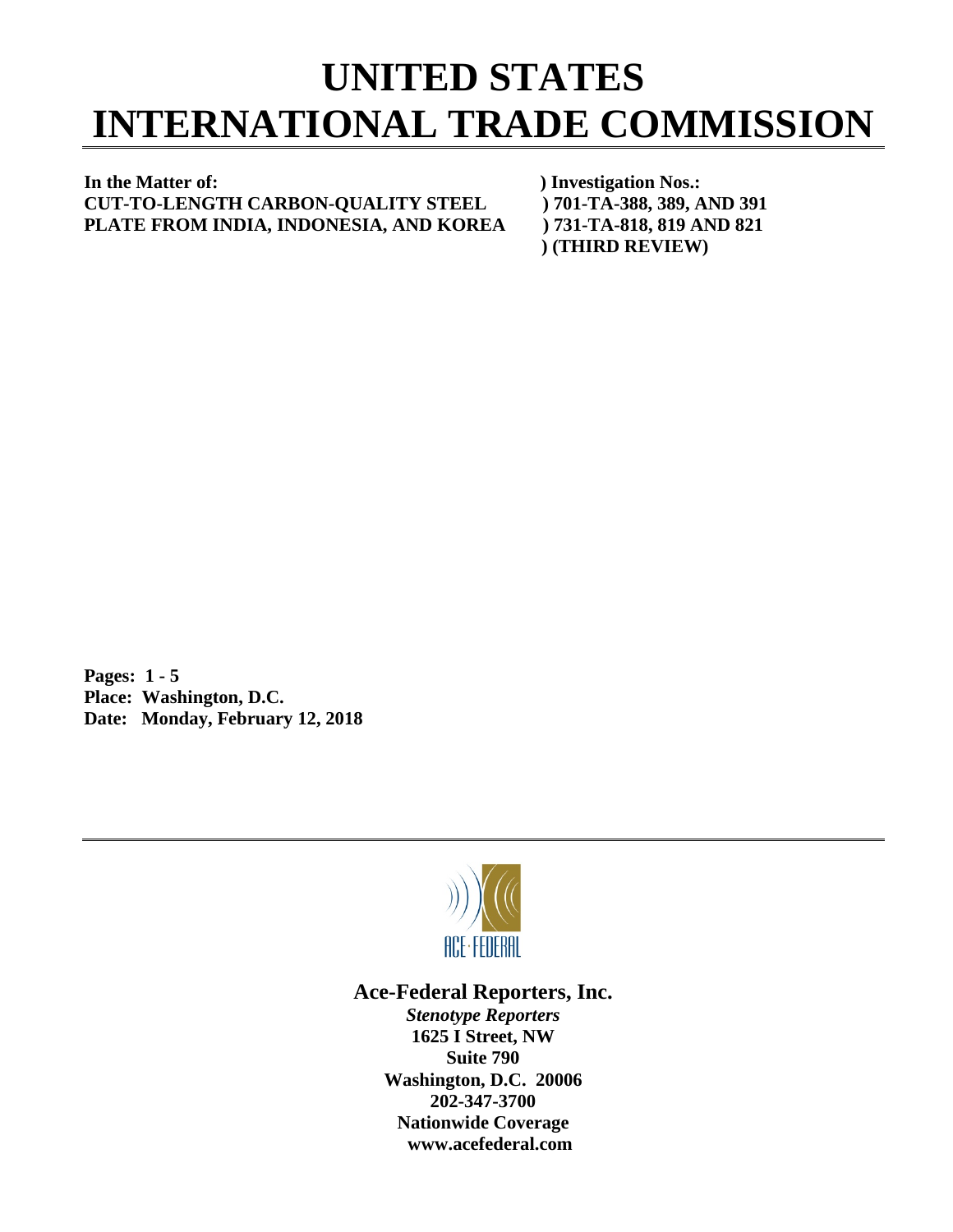1 THE UNITED STATES INTERNATIONAL TRADE COMMISSION 2 In the Matter of: ) Investigation Nos.: 3 CUT-TO-LENGTH ) 701-TA-388, 389, and 391 4 CARBON-QUALITY STEEL ) and 731-TA-818, 819 and 821 5 PLATE FROM INDIA, ) (Third Review) 6 INDONESIA, AND KOREA ) 7 e a seu ann an 1882. Bha an 1892 an 1892 an 1892 an 1892 an 1892. Bha an 1892 an 1892 an 1892 an 1892 an 1892 9 Monday, February 12, 2018 10 Main Hearing Room (Room 101) 11 U.S. International 12 Trade Commission 13 500 E Street, S.W. 14 Washington, D.C. 15 The meeting commenced, pursuant to notice, at 16 11:00 a.m., before the Commissioners of the United States 17 International Trade Commission, the Honorable Rhonda K. 18 Schmidtlein, presiding. 19 APPEARANCES: 20 On behalf of the International Trade Commission: 21 Commissioners: 22 RHONDA K. SCHMIDTLEIN, CHAIRMAN, (presiding) 23 DAVID S. JOHANSON, VICE CHAIRMAN 24 IRVING A. WILLIAMSON, COMMISSIONER 25 MEREDITH M. BROADBENT, COMMISSIONER

Ace-Federal Reporters, Inc.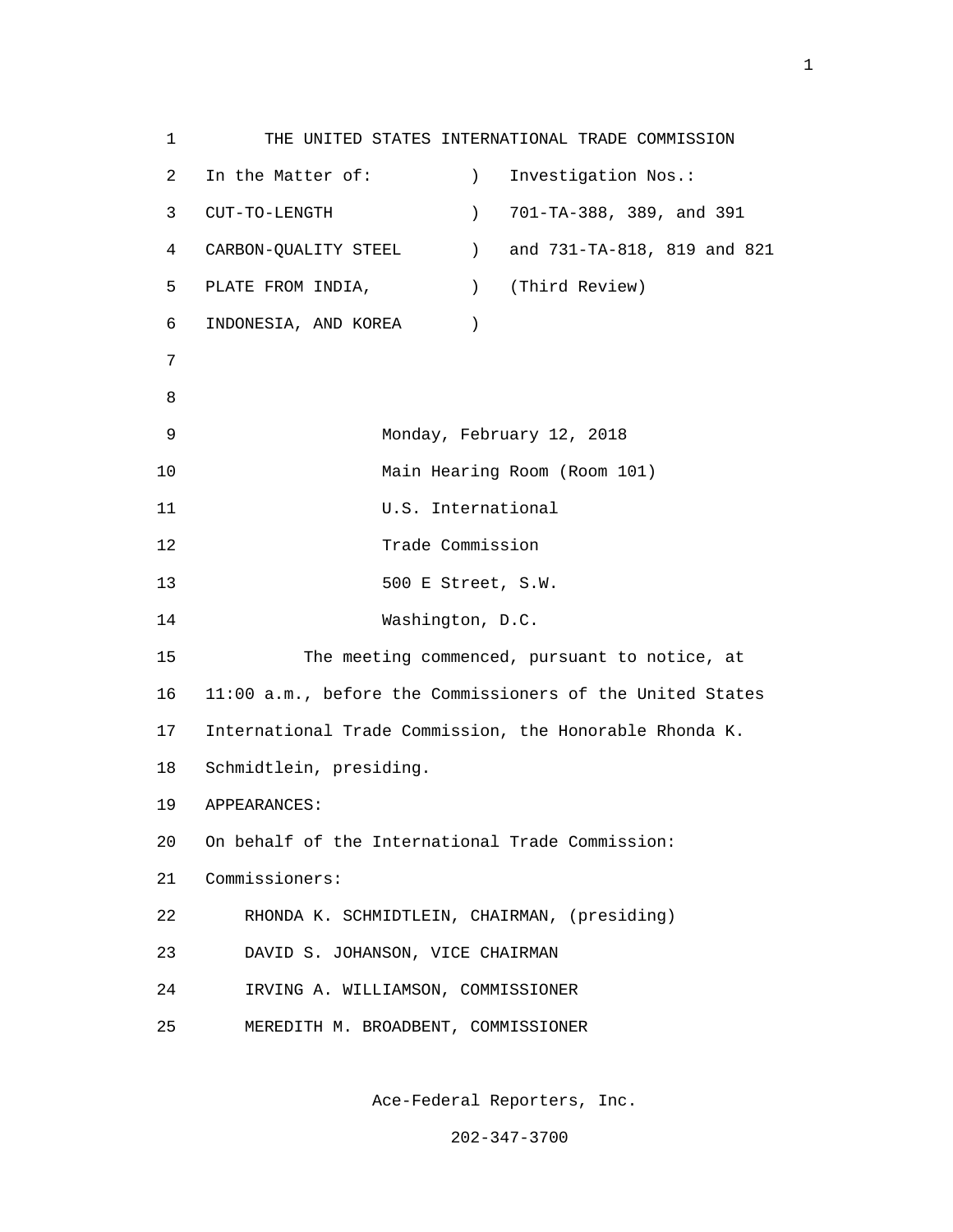1 APPEARANCES (Continued)

2 Staff:

| 3              | DOUGLAS CORKRAN, SUPERVISORY INVESTIGATOR               |
|----------------|---------------------------------------------------------|
| $\overline{4}$ | CELIA FELDPAUSCH, INVESTIGATOR                          |
| 5              | PATRICK GALLAGHER, ATTORNEY/ADVISOR                     |
| 6              | MARK BRININSTOOL, INTERNATIONAL TRADE ANALYST           |
| 7              | FERNANDO GRACIA, INTERNATIONAL ECONOMIST                |
| 8              | JENNIFER BRINCKHAUS, ACCOUNTANT/AUDITOR                 |
| 9              |                                                         |
| 10             |                                                         |
| 11             |                                                         |
| 12             | WILLIAM R. BISHOP, SUPERVISORY HEARINGS AND INFORMATION |
| 13             | OFFICER                                                 |
| 14             | TYRELL BURCH, PROGRAM SUPPORT SPECIALIST                |
| 15             |                                                         |
| 16             |                                                         |
| 17             |                                                         |
| 18             |                                                         |
| 19             |                                                         |
| 20             |                                                         |
| 21             |                                                         |
| $2\sqrt{2}$    |                                                         |
| 23             |                                                         |
| 24             |                                                         |
| 25             |                                                         |

Ace-Federal Reporters, Inc.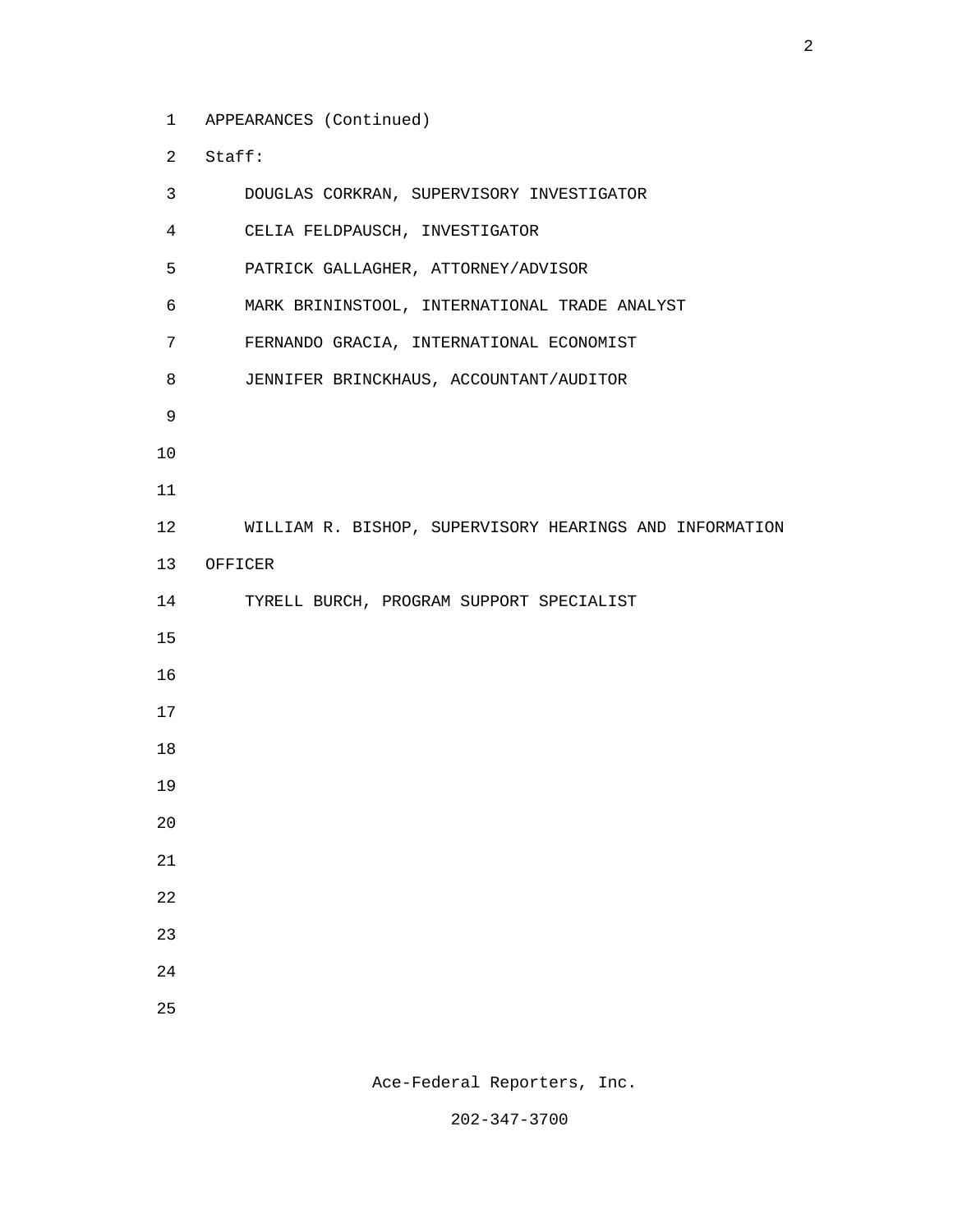| 1  | PROCEEDINGS                                                 |
|----|-------------------------------------------------------------|
| 2  | (11:01 a.m.)                                                |
| 3  | CHAIRMAN SCHMIDTLEIN: Good morning.<br>This                 |
| 4  | meeting of the U.S. International Trade Commission will now |
| 5  | come to order. I understand that there are no agendas for   |
| 6  | future meetings, minutes, ratification lists or outstanding |
| 7  | action jackets to consider.                                 |
| 8  | Next we turn to the vote in the Third Review                |
| 9  | Phase of Investigation Numbers 701-TA-388, 389, and 391 and |
| 10 | 731-TA-818, 819, and 821 concerning imports of              |
| 11 | Cut-to-Length Carbon Quality Steel Plate from India,        |
| 12 | Indonesia, and Korea.                                       |
| 13 | Welcome to Mr. Corkran and the staff who                    |
| 14 | participated in these investigations. Are there any         |
| 15 | questions for the staff?                                    |
| 16 | (No response.)                                              |
| 17 | CHAIRMAN SCHMIDTLEIN: Are there any additions               |
| 18 | or corrections to the staff report?                         |
| 19 | Douglas Corkran, Office of<br>MR. CORKRAN:                  |
| 20 | Investigations, thank you Madam Chairman, there are no      |
| 21 | corrections or additions to the staff report.               |
| 22 | Is there any objection to<br>CHAIRMAN SCHMIDTLEIN:          |
| 23 | approval of the staff report?                               |
| 24 | (No response.)                                              |
| 25 | CHAIRMAN SCHMIDTLEIN:<br>Hearing none, it is                |
|    |                                                             |

<u>3</u>

Ace-Federal Reporters, Inc.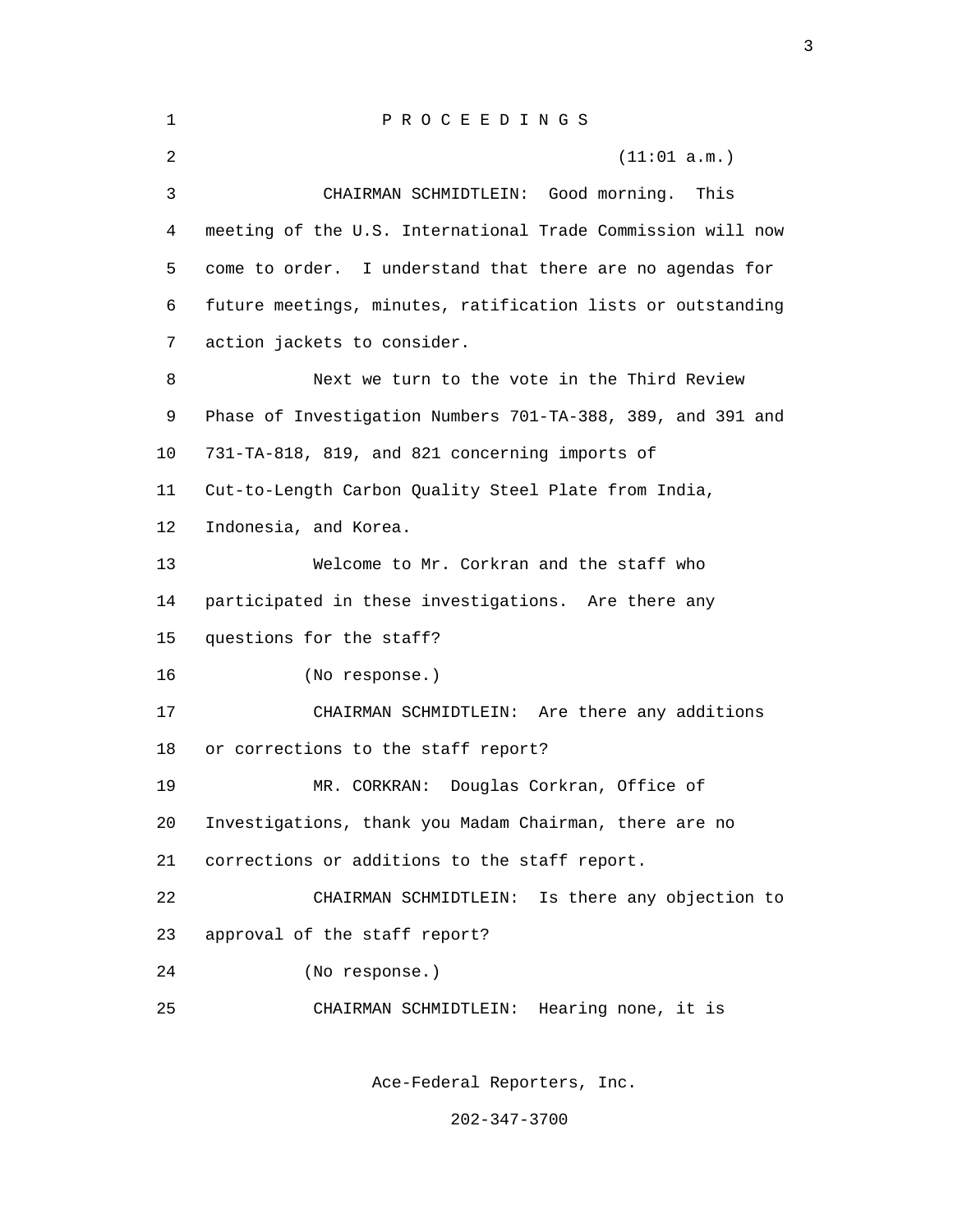1 approved. Mr. Secretary, will you please call the roll? 2 MR. BISHOP: Commissioner Johanson? 3 COMMISSIONER JOHANSON: I vote in the 4 affirmative. 5 MR. BISHOP: Commissioner Broadbent? 6 COMMISSIONER BROADBENT: I vote in the 7 affirmative. 8 MR. BISHOP: Commissioner Schmidtlein? 9 COMMISSIONER SCHMIDTLEIN: I vote in the 10 affirmative. 11 MR. BISHOP: Commissioner Williamson? 12 COMMISSIONER WILLIAMSON: I vote in the 13 affirmative. 14 MR. BISHOP: Madam Chairman, the Commission has 15 reached affirmative determinations. 16 CHAIRMAN SCHMIDTLEIN: Thank you, Mr. Secretary. 17 Further information regarding this determination 18 will be in the press release. Views of the Commission 19 currently are scheduled to be completed and filed on 20 February 26, 2018. 21 Thank you again to all the staff who 22 participated in these investigations. Seeing that there is 23 no other business before the Commission, this meeting is 24 adjourned. 25 (Whereupon, the meeting was adjourned at 11:02 a.m.)

Ace-Federal Reporters, Inc.